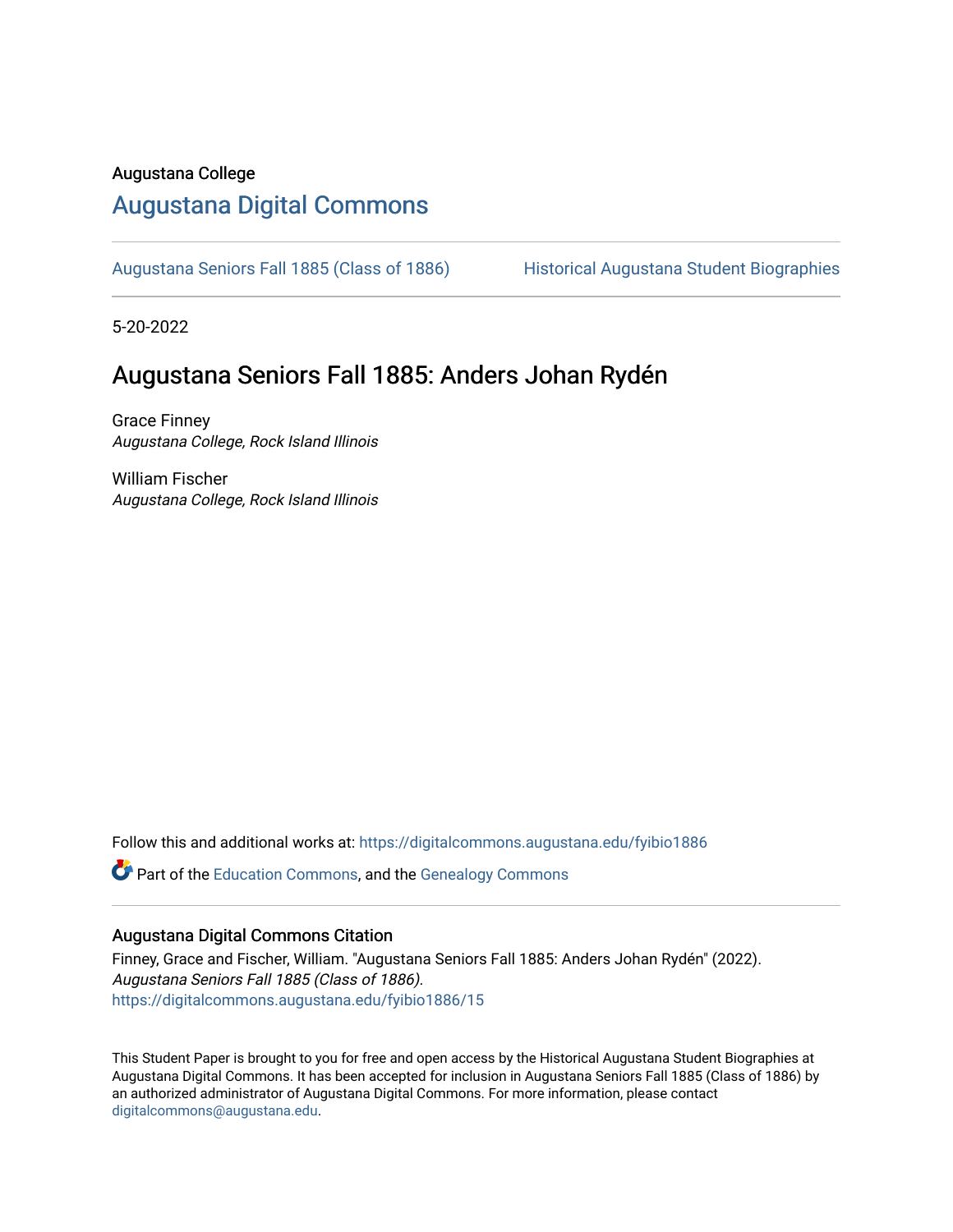# Augustana Seniors Fall 1885:

## A.J. Rydén

Grace Finney, Erika Lane, and Will Fischer

20 May 2022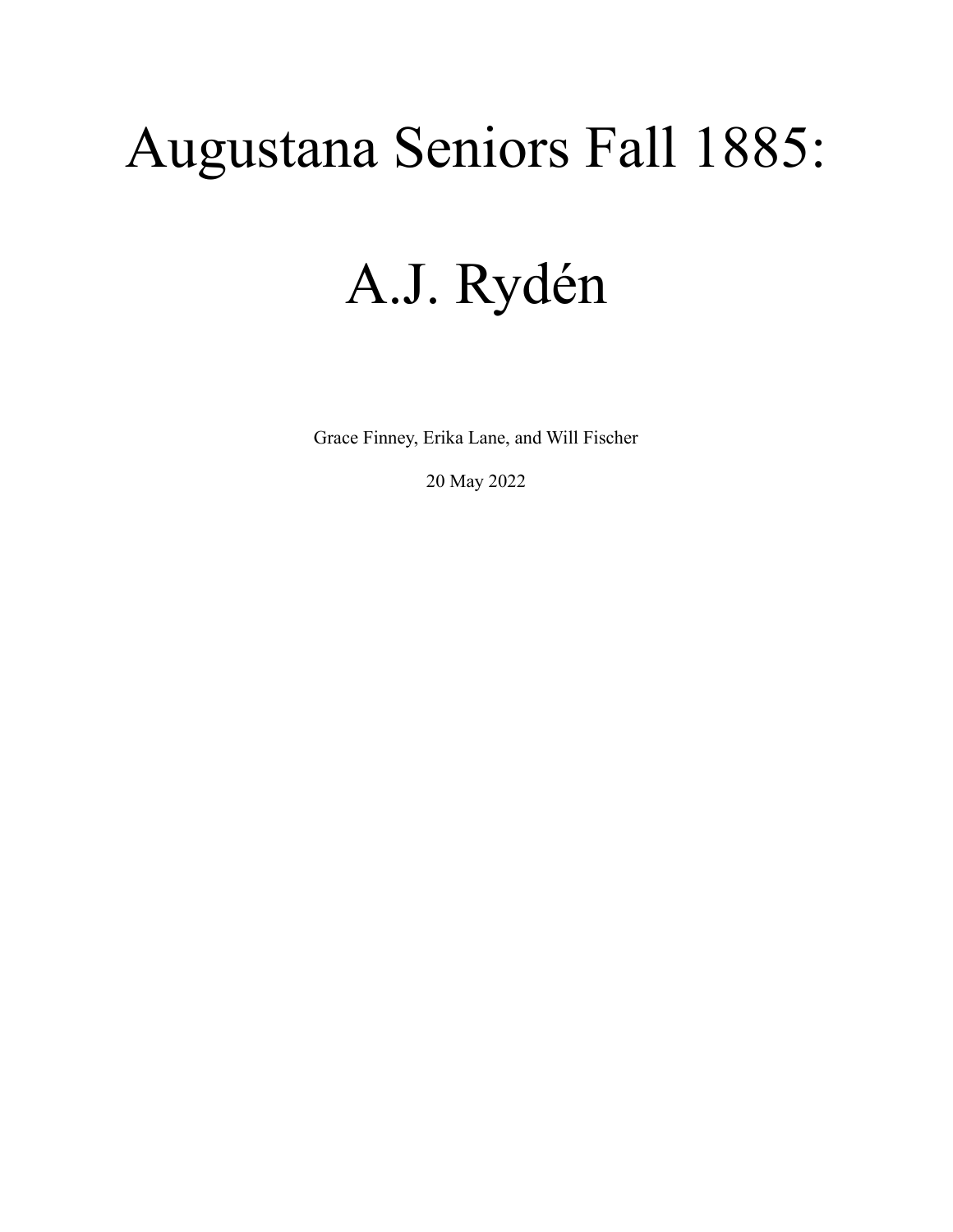### **A. J. Rydén**

Anders Johan Rydén was born 17 June 1862<sup>1</sup>. He was a farmer before he immigrated from Ostegarden, Västergötland, Naum, Sweden to Rock Island, Rock Island, Illinois<sup>2</sup>. His father's name is Sven Isaksson and his mother's name is Anna Andreasdotter<sup>3</sup>. It must be noted that according to Swedish tradition Ander's last name should be Svensson along with his brothers. It is unknown as to why Ander's last name is Rydén.

Anders attended Augustana College of Rock Island, Rock Island County, Illinois<sup>4</sup>. He joined the Augustana College and Theological Seminary as a junior in a classical course and graduated part of the class of 1886<sup>5</sup>. Rydén then attended Augustana's Seminary School from 1888 to 1889<sup>6</sup>. After graduation he became part of the clergy<sup>7</sup>. While Rydén was at Augustana he studied mathematics, English, economics, as well as Spanish<sup>8</sup>. Students at the school typically had a registration card yet despite a trip to the Special Collections of Augustana College one could not be obtained for Rydén

Rydén was ordained 16 June 1889 in Moline, Rock Island, Illinois<sup>9</sup>. He married Amalia Fagerstrom 15 August 1889 in Burlington, Des Moines, Iowa and they had 9 children<sup>10</sup>. Rydén pastored in Red Oak, Iowa, 1889 to 1891, Titusville, Pennsylvania, 1891-1893, Buffalo

<sup>1</sup> Record of A.J Rydén, 1884, Box 11-15 Early Registration Records, 1884-1886, MSS 241, Augustana College Office of the Registrar Records, Special Collections, Augustana College, Rock Island, Illinois

<sup>2</sup> Record of A.J Rydén, 1884, MSS 241, Augustana College Office of the Registrar Records.

<sup>3</sup> Conrad Bergendoff, *The Augustana Ministerium* (RockIsland, Illinois: Augustana Historical Society, 1980), page90. *The Ministerium* was compiled from other sources. It is a transcription. When the original sources were in Swedish it is also a translation.

<sup>4</sup> Record of A.J Rydén, 1884, MSS 241, Augustana College Office of the Registrar Records.

<sup>5</sup> Commencement Program, 1886, Folder 1 1868-1899, Box 1 Commencement Programs1868-1936, MSS 248,

<sup>6</sup> Bergendoff, *Augustana Ministerium*, 90. Augustana College Office of the President Records, Special Collections, Augustana College, Rock Island, Illinois

<sup>7</sup> Bergendoff, *Augustana Ministerium*, 90.

<sup>8</sup> Augustana College Records of ClassTestimonials 1884-1885, p. 130-131,MSS 241 Augustana College Office of the register record Box 2; Augustana College, Special Collections, Rock Island Illinois.

<sup>9</sup> Bergendoff, *Augustana Ministerium*, 90.

<sup>10</sup> Bergendoff, *Augustana Ministerium*, 90.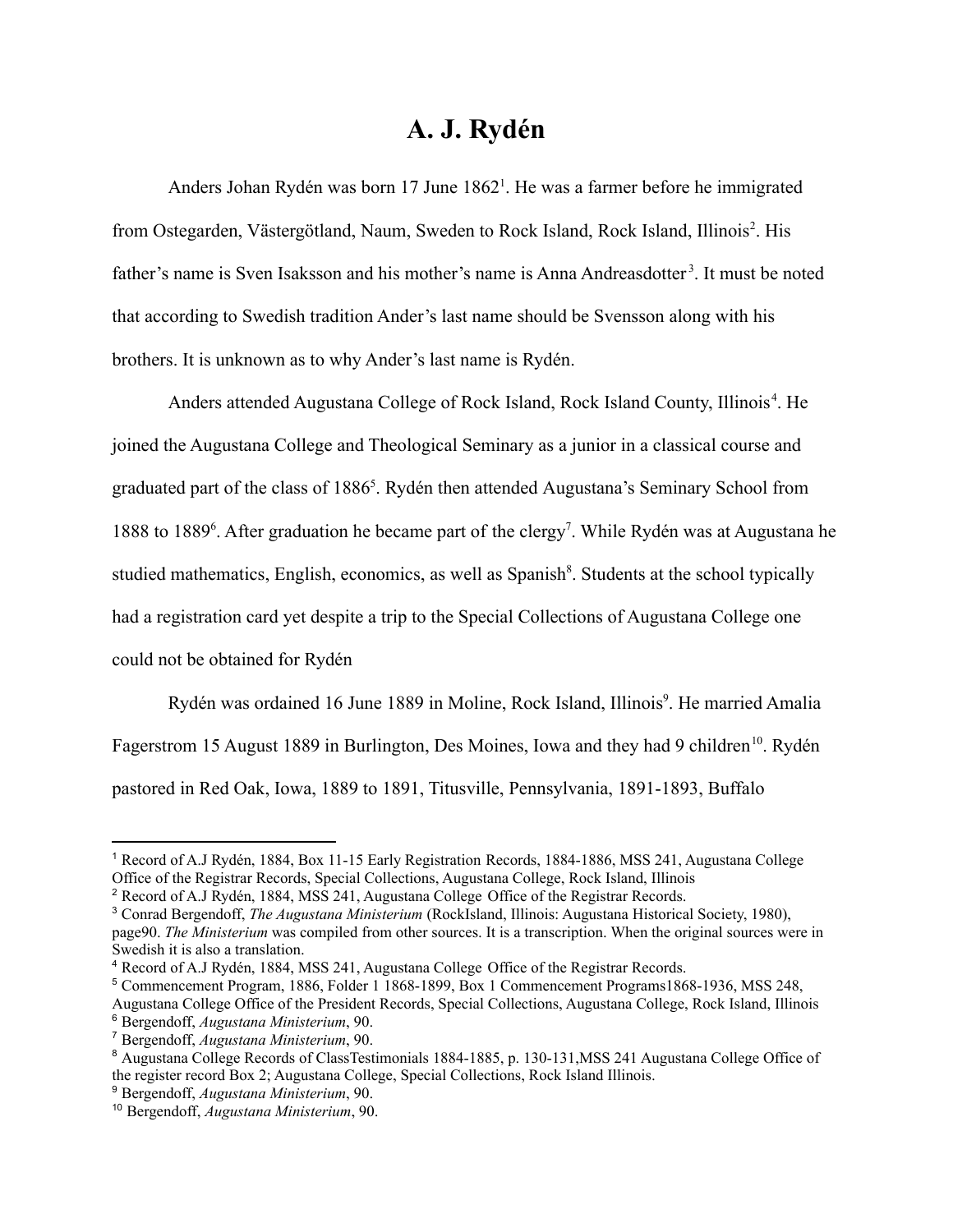Minnesota, 1893-1899<sup>11</sup>. On 22 May 1912 the Wilmer Tribune wrote about Rydén, the article stated that A.J. Rydén confirmed 29 children at a church he was pastering at "Svea Church" on 12 May at ten o' clock<sup>12</sup>. Rydén died 8 January 1921 in Minneapolis, Hennepin, Minnesota<sup>13</sup>.

<sup>11</sup> Bergendoff, *Augustana Ministerium*, 90.

<sup>12</sup> Wilmer Tribune. (Wilmer,Minnesota), 22 May, 1912, Image 3; web archives. Image provided by Minnesota Historical Society, Saint Paul, Minnesota, Chronicling America: Historical American Newspapers, Library of Congress; Part of a special insert about the history of Augustana College.

<sup>13</sup> Bergendoff, *Augustana Ministerium*, 90.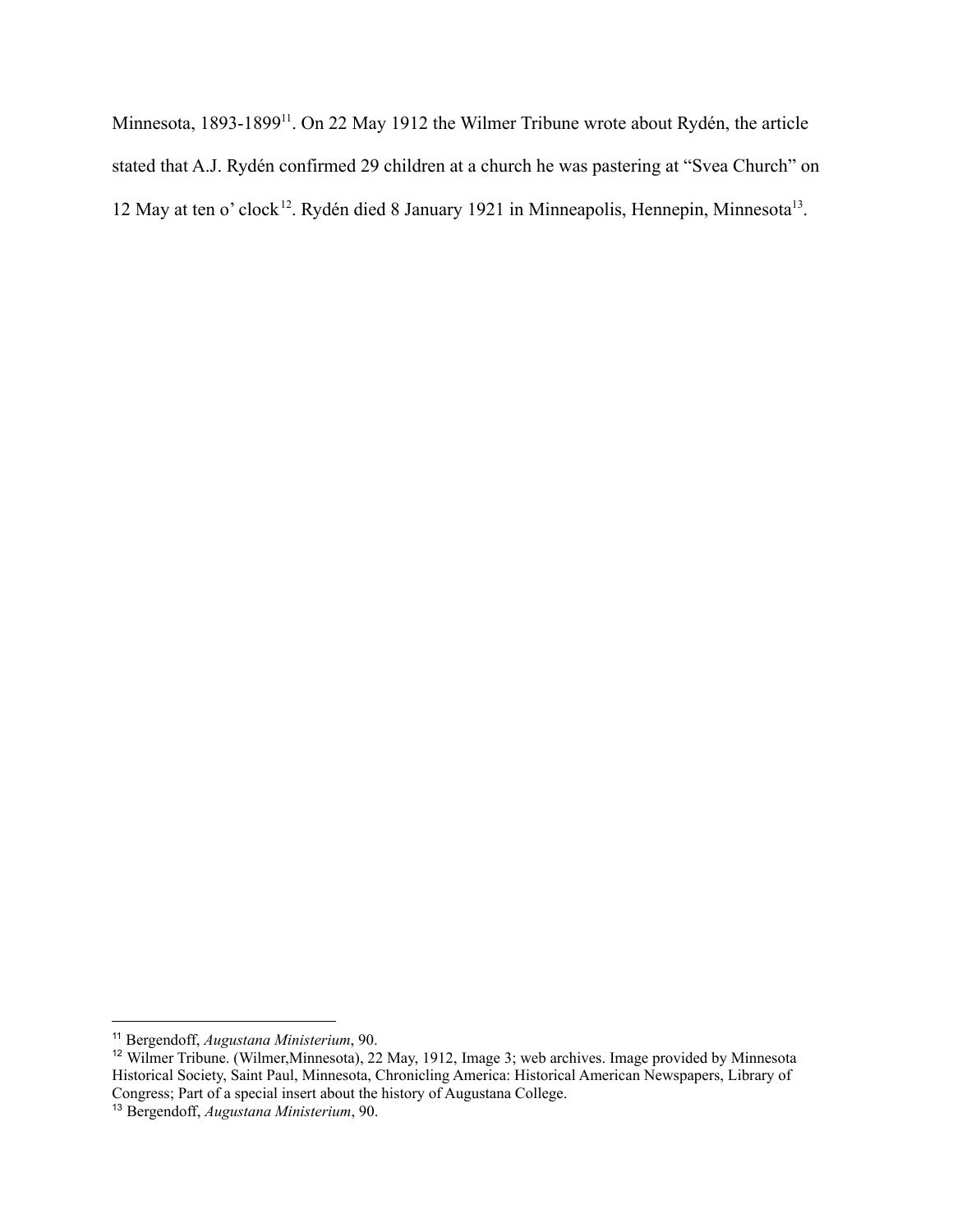## **Ahnentafel of A.J. Rydén**

#### **Generation 1**

1. Anders Johan Rydén. Anders was born 17 June 1862 in Naum, Sweden<sup>14</sup>.

#### **Generation 2**

2. Sven Isaksson. Sven was born 10 November 1831 in Naum, Skaraborgs Ian<sup>15</sup>.

3. Anna Andreasdotter. Anna was born 5 May 1836 in the Eling Parish<sup>16</sup>.

#### **Generation 3**

4. Isak Abramsson. Isak was born 15 September 1797<sup>17</sup>.

5. Caisa Andersdotter. Caisa was born 31 January 1802<sup>18</sup>.

6. Andreas Olofsson. Andreas was born 4 February 1788<sup>19</sup>.

7. Anna Jonsdotter. Anna was born 3 May 1798<sup>20</sup>.

<sup>17</sup> "Naum AI:5 (1834-1839)", Arkivdigital, page13, family record of Isaac Abrahamsson. <sup>16</sup> "Anna, born 1836-05-13 Bis (Population of Sweden) 1800-1947". Database of Images. Arkivdigital [\(http://www.arkivdigital.net:](http://www.arkivdigital.net) accessed 18 March 2022) image19/ page 29, Family record of Andreas Olofsson, Naum; Swenson Swedish Imigration Research Center, Augustana College, Rock Island, Rock Island, Illinois.

<sup>18</sup> "Naum AI:5 (1834-1839)", Arkivdigital, page13, family record of Isaac Abrahamsson.

<sup>14</sup> Bergendoff, *Augustana Ministerium*, 90.

<sup>&</sup>lt;sup>15</sup> "Naum AI: 5 (1834-1839)". Database of images. Arkivdigital [\(http://www.arkivdigital.net:](http://www.arkivdigital.net) accessed 18 March 2022) image 26/ page 13, AID:r5.p215478742, Sven, born 1831 - Bis (population of Sweden) 1800-1947; Swenson Swedish Immigration Research Center, Augustana College.

<sup>&</sup>lt;sup>19</sup> "Anna, born 1836-05-13 Bis (Population of Sweden) 1800-1947", Arkivdigital, page 29, family record of Andreas Olofsson.

<sup>&</sup>lt;sup>20</sup> "Anna, born 1836-05-13 Bis (Population of Sweden) 1800-1947", Arkivdigital, page 29, family record of Andreas Olofsson.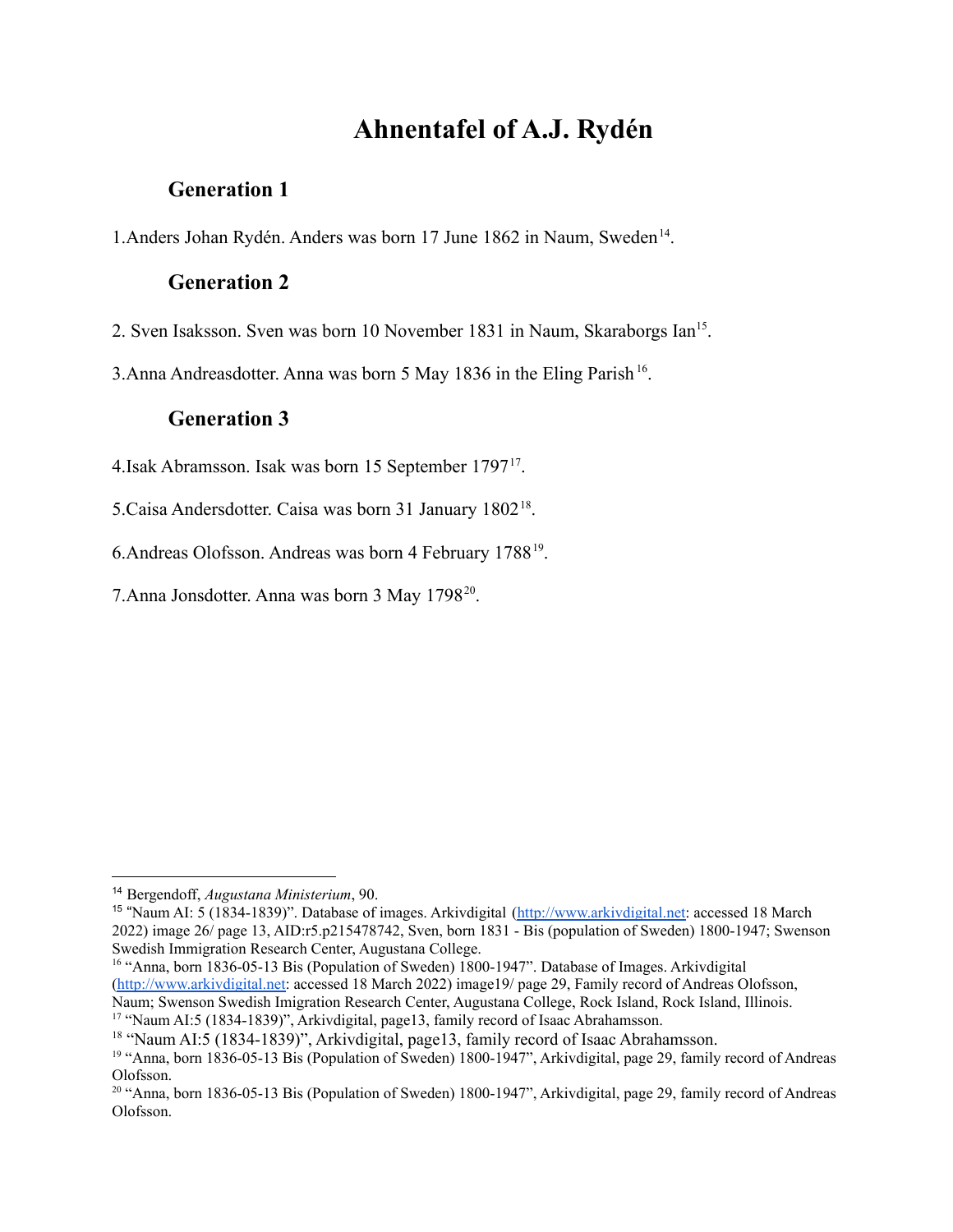## **Descendants of Anders Johan Rydén**

#### **Generation 1**

1. Anders Johan Rydén. Anders married Amalia Fagerstrom. For more information about

Anders and Amalia see the biography in the main part.

Anders and Amalia had nine children.

 $+2$ . Arnold Johan Rydén<sup>21</sup>

 $+3$ .Hildar Rydén<sup>22</sup>

 $+4$ .Carl Victor Augustinus Rydén<sup>23</sup>

- +5.Reuben A Rydén<sup>24</sup>
- +6. Paul Rydén<sup>25</sup>
- $+7$ . Inar Rydén<sup>26</sup>
- +8. Elinar R F Rydén<sup>27</sup>

<sup>24</sup> "Ohio Deaths, 1908-1953," database with images, FamilySearch

<sup>25</sup> "United States Census, 1910," database with images, FamilySearch

<sup>21</sup> "Iowa Births and Christenings, 1830-1950", database, FamilySearch

<sup>(</sup>https://familysearch.org/ark:/61903/1:1:XVLX-3LM : 13 January 2020), Arnold Johan Ryden, 1891.

<sup>&</sup>lt;sup>22</sup> "United States Census, 1920", database with images, FamilySearch

<sup>(</sup>https://www.familysearch.org/ark:/61903/1:1:MWYN-VC6 : 2 February 2021), Hildur A L Ryden in entry for Andres John Ryden, 1920.

<sup>&</sup>lt;sup>23</sup> "Find A Grave Index," database, FamilySearch (https://www.familysearch.org/ark:/61903/1:1:QVGQ-G6MR : 9 September 2021), Carl Victor Ryden, ; Burial, Minneapolis, Hennepin, Minnesota, United States of America, Sunset Memorial Park Cemetery; citing record ID 113585698, Find a Grave, http://www.findagrave.com.

<sup>(</sup>https://familysearch.org/ark:/61903/1:1:X6QC-KXW : 8 March 2021), Ruben A Ryden, 07 Jun 1933; citing Cleveland, Cuyahoga, Ohio, reference fn 32674; FHL microfilm 1,992,875.

<sup>(</sup>https://familysearch.org/ark:/61903/1:1:M2LY-N1W : accessed 20 April 2022), Paul Ryden in household of A J Ryden, Warrenton, Marshall, Minnesota, United States; citing enumeration district (ED) ED 96, sheet 16B, family 304, NARA microfilm publication T624 (Washington D.C.: National Archives and Records Administration, 1982), roll 697; FHL microfilm 1,374,710.

<sup>&</sup>lt;sup>26</sup> "United States Census, 1910," database with images, FamilySearch

<sup>(</sup>https://familysearch.org/ark:/61903/1:1:M2LY-N14 : accessed 20 April 2022), Inar Ryden in household of A J Ryden, Warrenton, Marshall, Minnesota, United States; citing enumeration district (ED) ED 96, sheet 16B, family 304, NARA microfilm publication T624 (Washington D.C.: National Archives and Records Administration, 1982), roll 697; FHL microfilm 1,374,710.

<sup>&</sup>lt;sup>27</sup> "United States Census, 1920", database with images, FamilySearch

<sup>(</sup>https://www.familysearch.org/ark:/61903/1:1:MWYN-VCJ : 2 February 2021), Einar R F Ryden in entry for Andres John Ryden, 1920.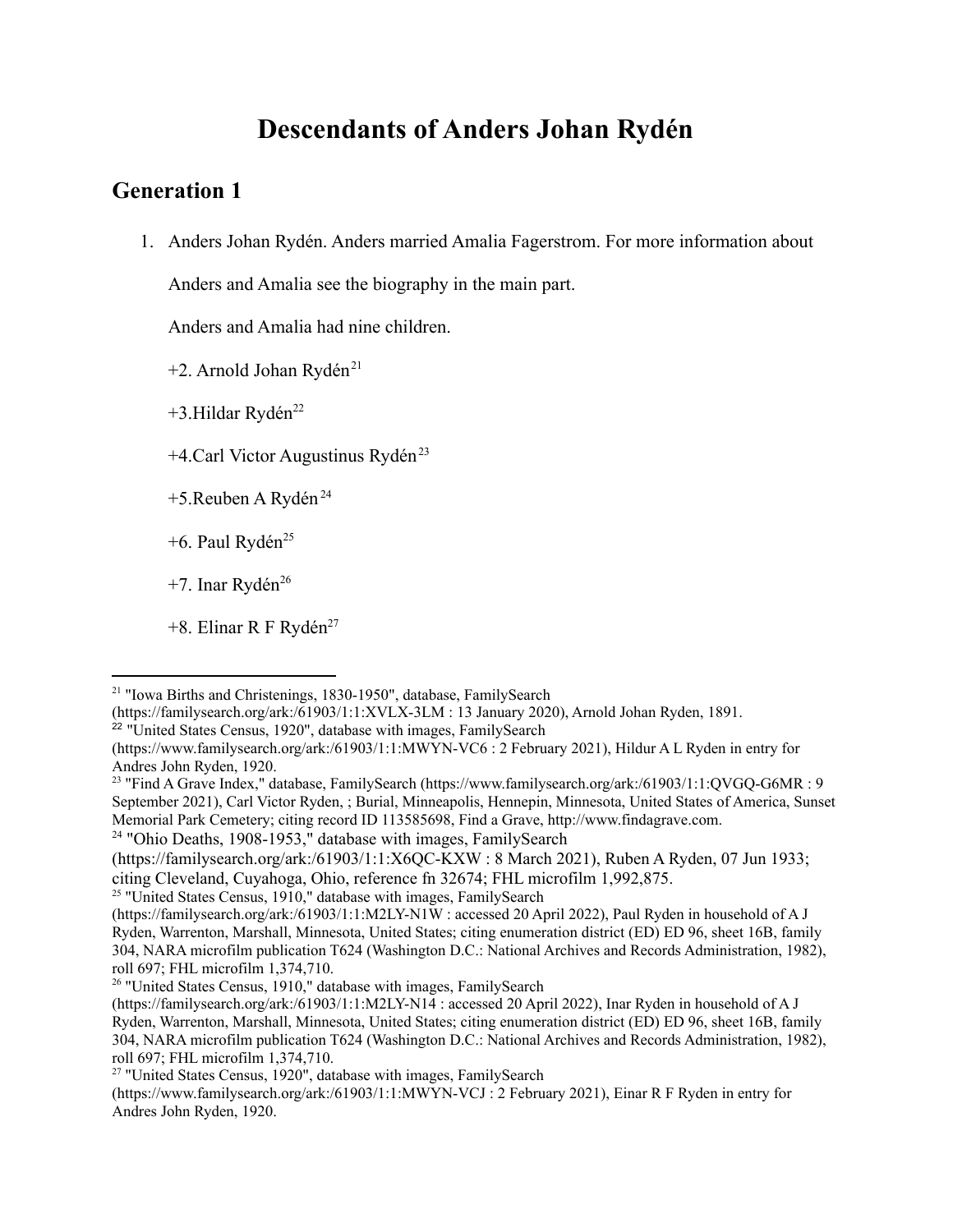+9. Vivian Rydén<sup>28</sup>

+10. Anna L M Rydén<sup>29</sup>

#### **Generation 2**

2. Arnold Johan Ryden. Born 17 May 1891 in Burlington, Des Moines, Iowa<sup>30</sup>.

3. Hildar Ryden. Hildar was born in Minnesota in 1893<sup>31</sup>.

4. Carl Victor Ryden. Carl was born 19 May 1894 and died 2 July 1956 in Minneapolis,

Hennepin, Minnesota<sup>32</sup>.

5. Ruben A. Ryden. Ruben was born 24 May 1896 in Buffalo,

Minnesota and died 7 June 1933 in Cleveland, Cuyahoga, Ohio<sup>33</sup>.

6. Paul Ryden. Paul was born 1898 in Minnesota<sup>34</sup>.

- 7. Inar Ryden. Inar was born in 1904 in Minnesota<sup>35</sup>.
- 8. Elinar R F Ryden. Elinar was born in 1906 in Texas<sup>36</sup>.
- 9. Vivan Ryden. Vivan was born in 1908 in Minnesota<sup>37</sup>.

<sup>&</sup>lt;sup>28</sup> "United States Census, 1910," database with images, FamilySearch

<sup>(</sup>https://familysearch.org/ark:/61903/1:1:M2LY-N1H : accessed 20 April 2022), Vivan Ryden in household of A J Ryden, Warrenton, Marshall, Minnesota, United States; citing enumeration district (ED) ED 96, sheet 16B, family 304, NARA microfilm publication T624 (Washington D.C.: National Archives and Records Administration, 1982), roll 697; FHL microfilm 1,374,710.

<sup>&</sup>lt;sup>29</sup> "United States Census, 1920", database with images, FamilySearch

<sup>(</sup>https://www.familysearch.org/ark:/61903/1:1:MWYN-VCV : 2 February 2021), Aina L M Ryden in entry for Andres John Ryden, 1920.

<sup>30</sup> "Iowa Births and Christenings, 1830-1950", database, FamilySearch, Arnold Johan Ryden, 1891.

<sup>&</sup>lt;sup>31</sup> "United States Census, 1920", database with images, FamilySearch, Hildur A L Ryden in entry for Andres John Ryden, 1920.

<sup>&</sup>lt;sup>32</sup> "Find A Grave Index," database, FamilySearch, Carl Victor Ryden, ; Burial, Minneapolis, Hennepin, Minnesota, United States of America.

<sup>33</sup> "Ohio Deaths, 1908-1953," database with images, FamilySearch, Ruben A Ryden.

<sup>&</sup>lt;sup>34</sup> "United States Census, 1910," database with images, FamilySearch, Paul Ryden in household of A J Ryden, Warrenton, Marshall, Minnesota, United States.

<sup>&</sup>lt;sup>35</sup> "United States Census, 1910," database with images, FamilySearch, Inar Ryden in household of A J Ryden.

<sup>36</sup> "United States Census, 1920", database with images, FamilySearch, Einar R F Ryden in entry for Andres John Ryden, 1920.

<sup>&</sup>lt;sup>37</sup> "United States Census, 1910," FamilySearch, Vivan Ryden in household of A J Ryden.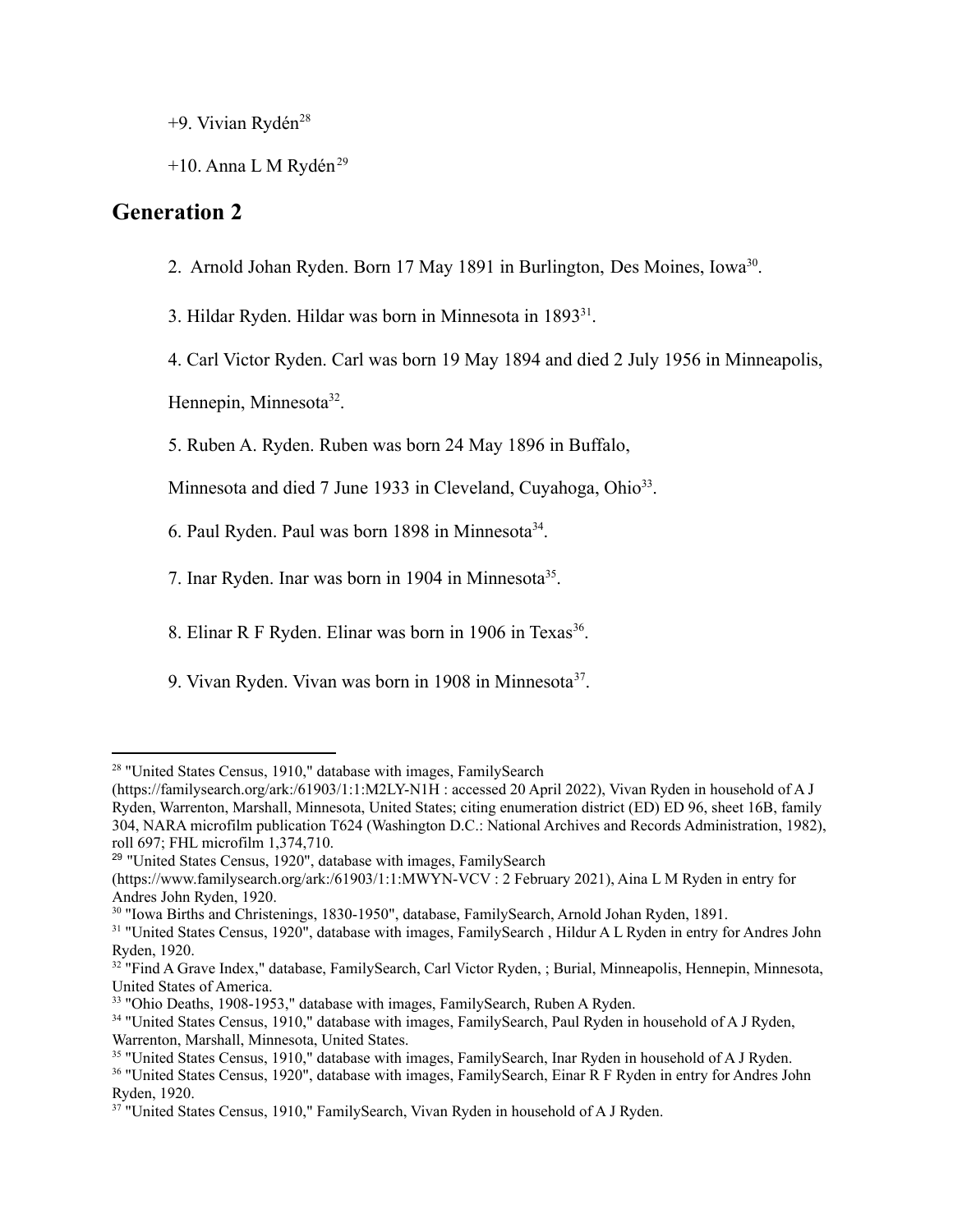10. Anna L M Ryden. Anna was born in1912 in Minnesota<sup>38</sup>.

<sup>&</sup>lt;sup>38</sup> "United States Census, 1920", database with images, FamilySearch, Aina L M Ryden in entry for Andres John Ryden, 1920.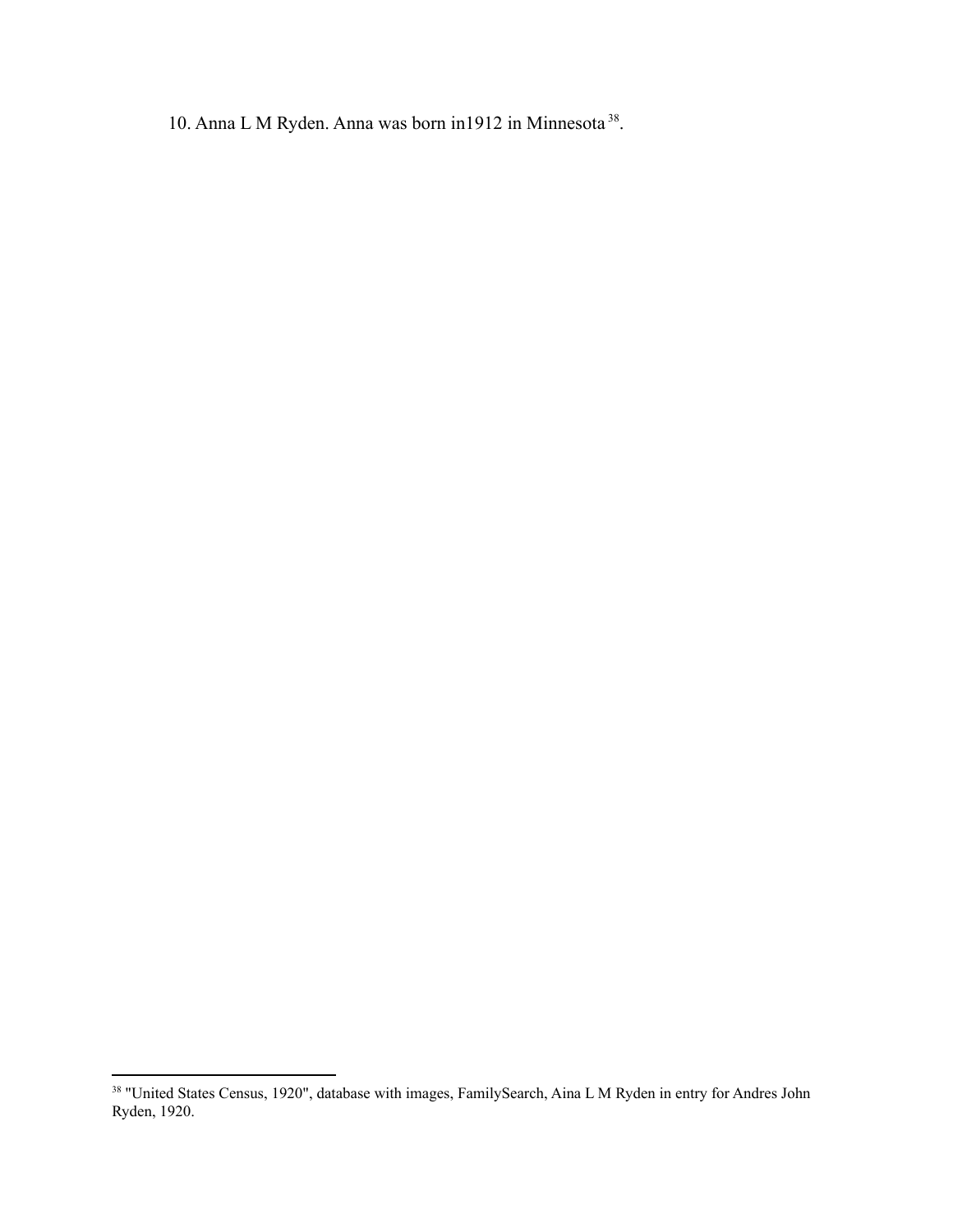## **Questions for Further Research**

Given the time we would have continued to explore Ryden's family in Sweden. We would have found the names and birth records of all of his great grandparents and looked more into his siblings and the reason behind the change of his last name.

We also would have found more about the lives and careers of his children. We have not been able to find any of his grandchildren, and only the birth year for some of his children too.

We have created a record for Anders Johan Rydén in the Family Tree on *FamilySearch*. The record locator is LRNX-GCQ.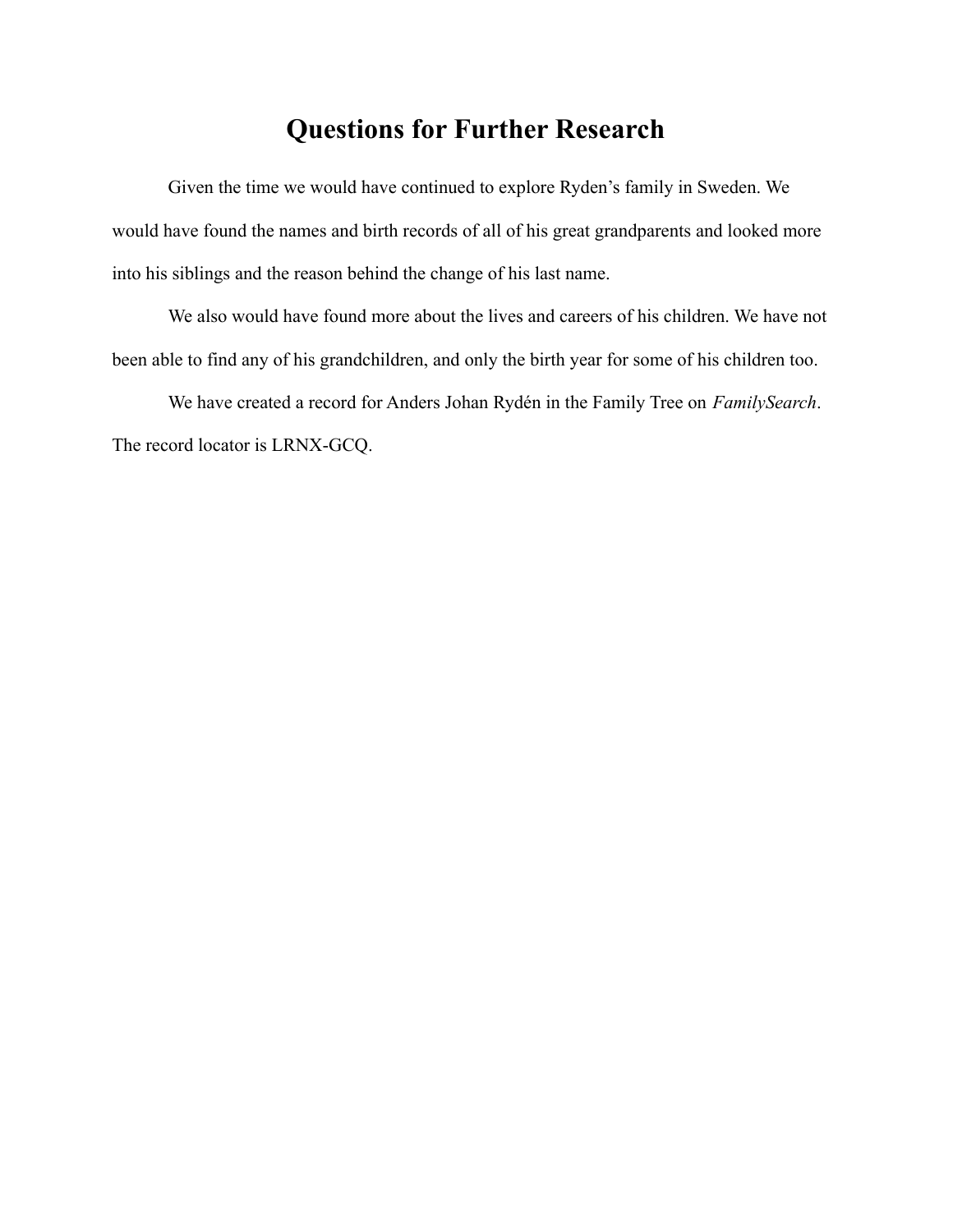## **Acknowledgments**

Thanks to the previous work of Papa Kwesi Vander-Pallen, Eyram Esi Nud-Duwor and Sydney Lindquist.